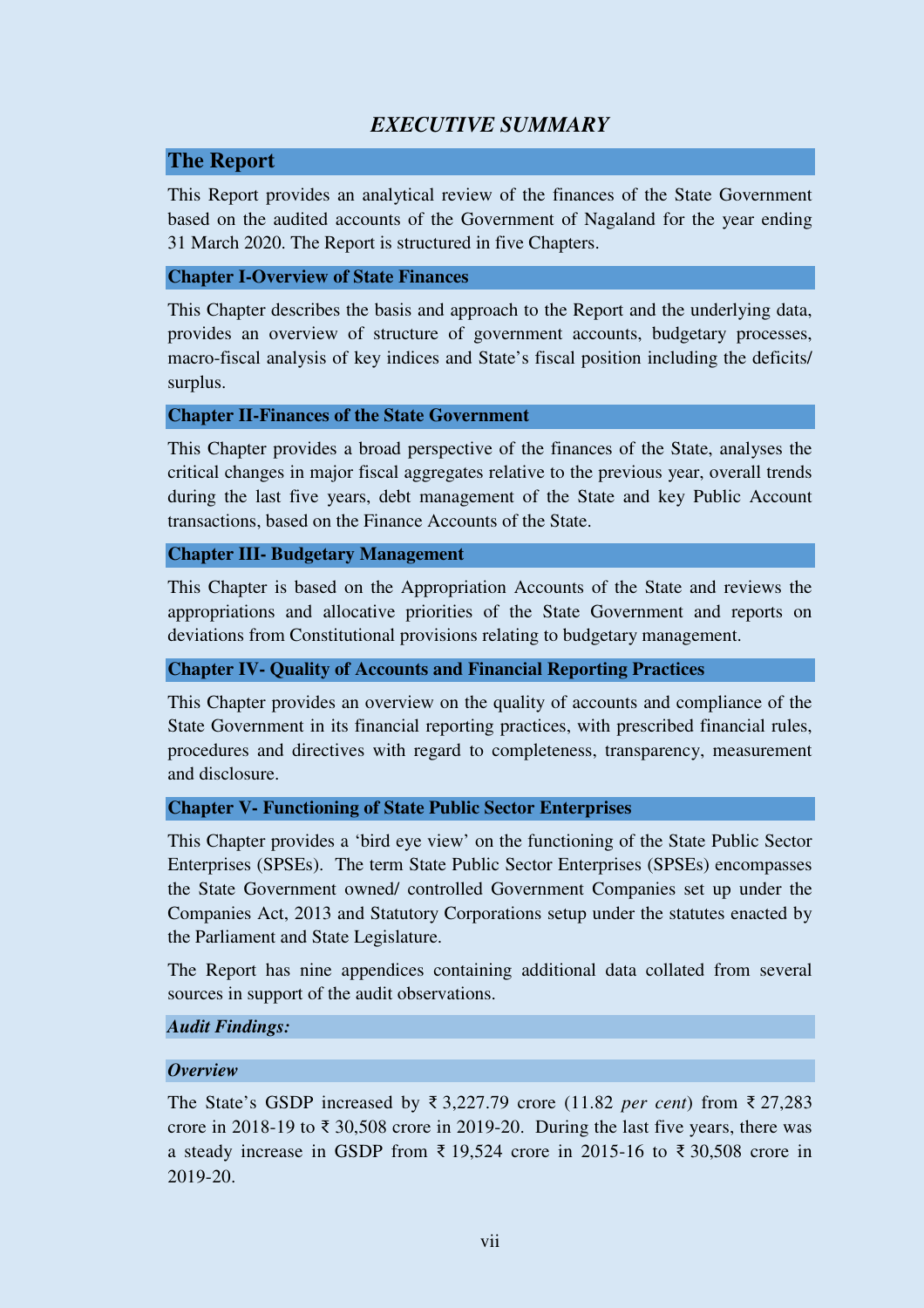The GSDP growth rate for Nagaland (11.82 *per cent*) was higher than the all India GDP growth rate (7.21 *per cent*) in 2019-20. Tertiary Sector was the major contributor of GSDP during the year with 56 *per cent*. Primary Sector was the second largest contributor with 30 *per cent* while Secondary Sector (12 *per cent*) and Subsidies and Taxes (two *per cent*) were third and fourth respectively.

The State's Revenue Receipts (₹ 11,423.29 crore) decreased by 0.12 *per cent* (₹ 14.12 crore) over the previous year (₹ 11,437.41 crore), mainly due to decrease in State's share in Union Taxes and Duties (13.85 *per cent*).

The State's Own Tax Revenue (₹ 958.23 crore) increased by 13.21 *per cent* over the previous year (₹ 846.43 crore). State's share of Union Taxes and Duties (₹ 3,267.08 crore) in comparison to the previous year ( $\overline{\xi}$  3,792.41 crore) decreased by  $\overline{\xi}$  525.33 crore (13.85 *per cent*).

Revenue Expenditure was ₹ 11,637.02 crore and it increased by 6.57 *per cent* (₹ 717.04 crore) over the previous year (₹ 10,919.98 crore).

The State's Revenue Surplus during the last four years turned into Revenue Deficit, which was ₹ 213.73 crore for the year, mainly due to decrease in Revenue Receipts (0.12 *per cent*) and increase in Revenue Expenditure (6.57 *per cent*).

Capital Expenditure which was  $\bar{\tau}$  1,206.32 crore for the year, decreased by 24.39 *per cent* (₹ 389.24 crore) over the previous year's expenditure (₹ 1,595.56 crore). It was mainly due to decrease in capital outlay under General Services (60.49 *per cent*) and Economic Services (31.04 *per cent*).

The State's Total Expenditure for the year was ₹ 12,852.60 crore, which increased by three *per cent* (₹ 331.79 crore) over the previous year (₹ 12,520.81 crore). It was mainly due to increase in Revenue Expenditure ( $\bar{\tau}$  717.04 crore) offset by decrease in Capital Expenditure (₹ 389.24 crore).

The State's Fiscal Deficit (₹ 1,428.22 crore) increased by 31.96 *per cent* (₹ 345.90 crore) as compared to previous year ( $\bar{\tau}$  1,082.32 crore). The Government failed to meet the projections made under Nagaland FRBM Act during the year as it could not achieve surplus on Revenue Account and the Fiscal Deficit-GSDP ratio and Outstanding Debt-GSDP ratio were above the ceilings prescribed under the Act.

Due to short contribution to the National Pension scheme (NPS) and misclassification of expenditure, the Revenue Deficit was understated by ₹ 33.80 crore and fiscal deficit by ₹ 30.51 crore.

### **(Chapter I)**

### **Recommendations**

The State Government needs to keep up the trend of Own Tax Revenue collection achieved during 2019-20 by focusing on other potential areas, apart from SGST to have a sustained increase in Own Tax Revenues.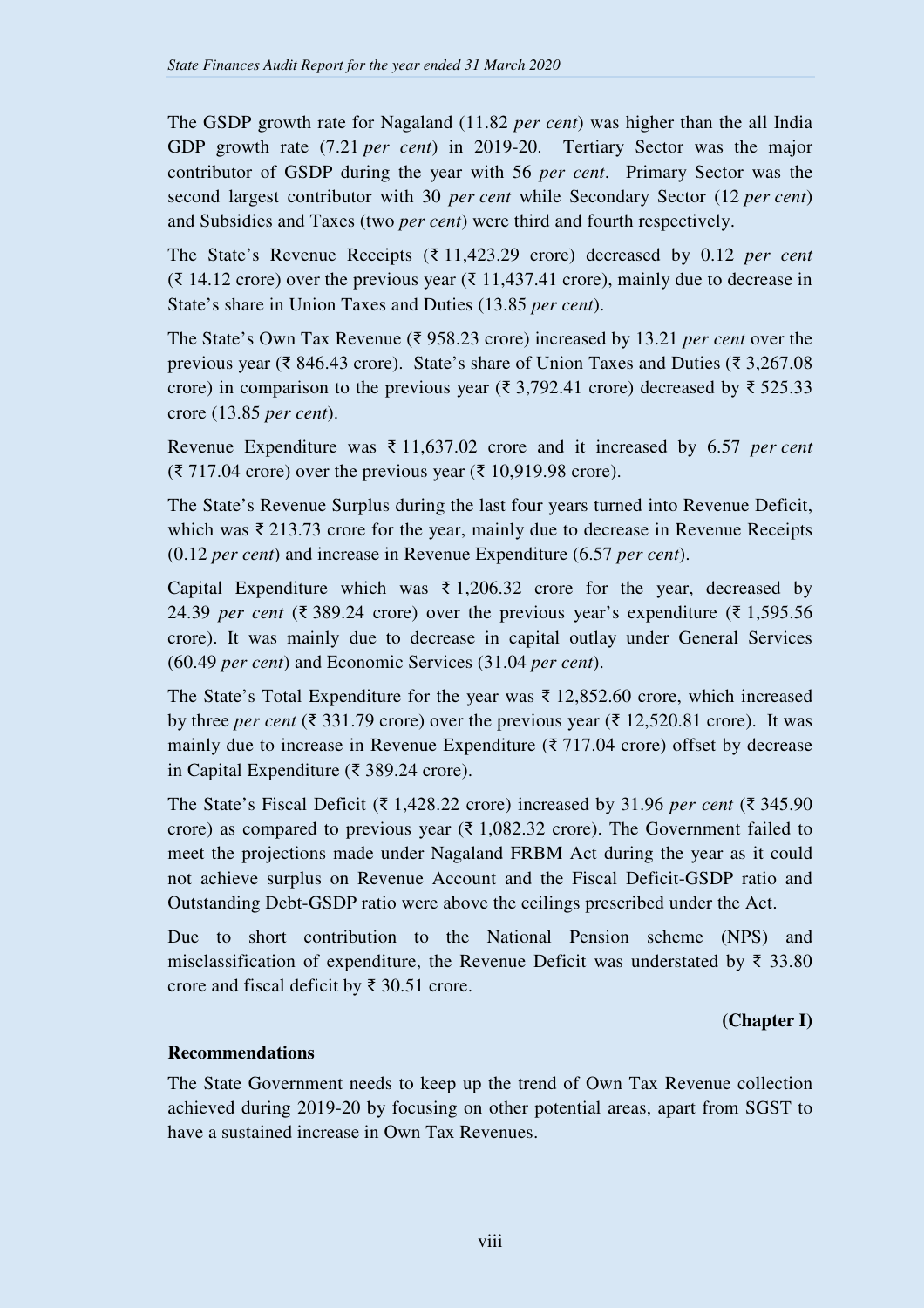The State Government needs to increase its Capital Expenditure and give more impetus to asset creation for sustained economic growth.

The State Government needs to make efforts to achieve the projections on major fiscal parameters, made in the Nagaland FRBM Act through prudent financial management.

#### **Finances of the State Government**

The fiscal position of the State is viewed in terms of three key fiscal parameters – Revenue Deficit/ Surplus, Fiscal Deficit/ Surplus and primary deficit/surplus.

During 2019-20, the State had a Revenue deficit of  $\bar{\xi}$  213.73 crore which was 0.70 *per cent* of GSDP. Fiscal deficit was ₹ 1,428.22 crore during 2019-20 which was 4.68 *per cent* of GSDP and primary deficit was ₹ 614.48 crore, 2.01 *per cent* of GSDP.

Revenue Receipts were  $\bar{\xi}$  11,423.29 crore during 2019-20, which decreased by ₹ 14.12 crore (0.12 *per cent*) compared to the previous year. During the current year, State's Own Tax and Non-Tax Revenue increased by ₹ 112 crore (13.24 *per cent*) and ₹ 84 crore (32.94 *per cent*) respectively over the previous year. Grants-in-Aid from GoI increased by ₹ 315.36 crore (4.82 *per cent*) while State's Share of Union Taxes and Duties decreased by ₹ 525.33 crore (13.85 *per cent*) as compared to the previous year.

Revenue Expenditure accounted for 90.54 *per cent* of total expenditure during the current year. Committed expenditure like salary and wages, pension, interest payments steadily increased during the last five-year period 2015-20. The Committed Expenditure during the year 2019-20 was 68.93 *per cent* of the Revenue Receipts and 67.66 *per cent* of the Revenue Expenditure.

Under National Pension System (NPS), the State Government short contributed  $\bar{\xi}$  30.51 crore resulting in understatement of revenue and fiscal deficit to that extent. Further, as on 31 March 2020, ₹170.35 crore were outstanding under NPS, with the State Government and had not been transferred to NSDL, creating avoidable outstanding financial liabilities under the Scheme.

Capital Expenditure is the expenditure for creation of assets of permanent and material character. Capital Expenditure (₹ 1,206 crore) decreased by 24.44 *per cent*  during 2019-20 compared to the previous year and stood at nine *per cent* of the total expenditure during the year. There were 399 projects lying incomplete as on 31 March 2020 for which ₹ 1,309.30 crore had been expended. There was cost overrun of ₹ 153.68 crore on these incomplete projects as on 31 March 2020.

The State's share of expenditure on Health (5.38 and 5.20 *per cent* during 2015-16 and 2019-20 respectively) was lower than the averages of North Eastern & Himalayan States (5.95 and 6.19 *per cent* during 2015-16 and 2019-20 respectively). Similarly, the State's share of expenditure on Education (14.79 and 12.92 *per cent* during 2015-16 and 2019-20 respectively) as proportion of Aggregate Expenditure was less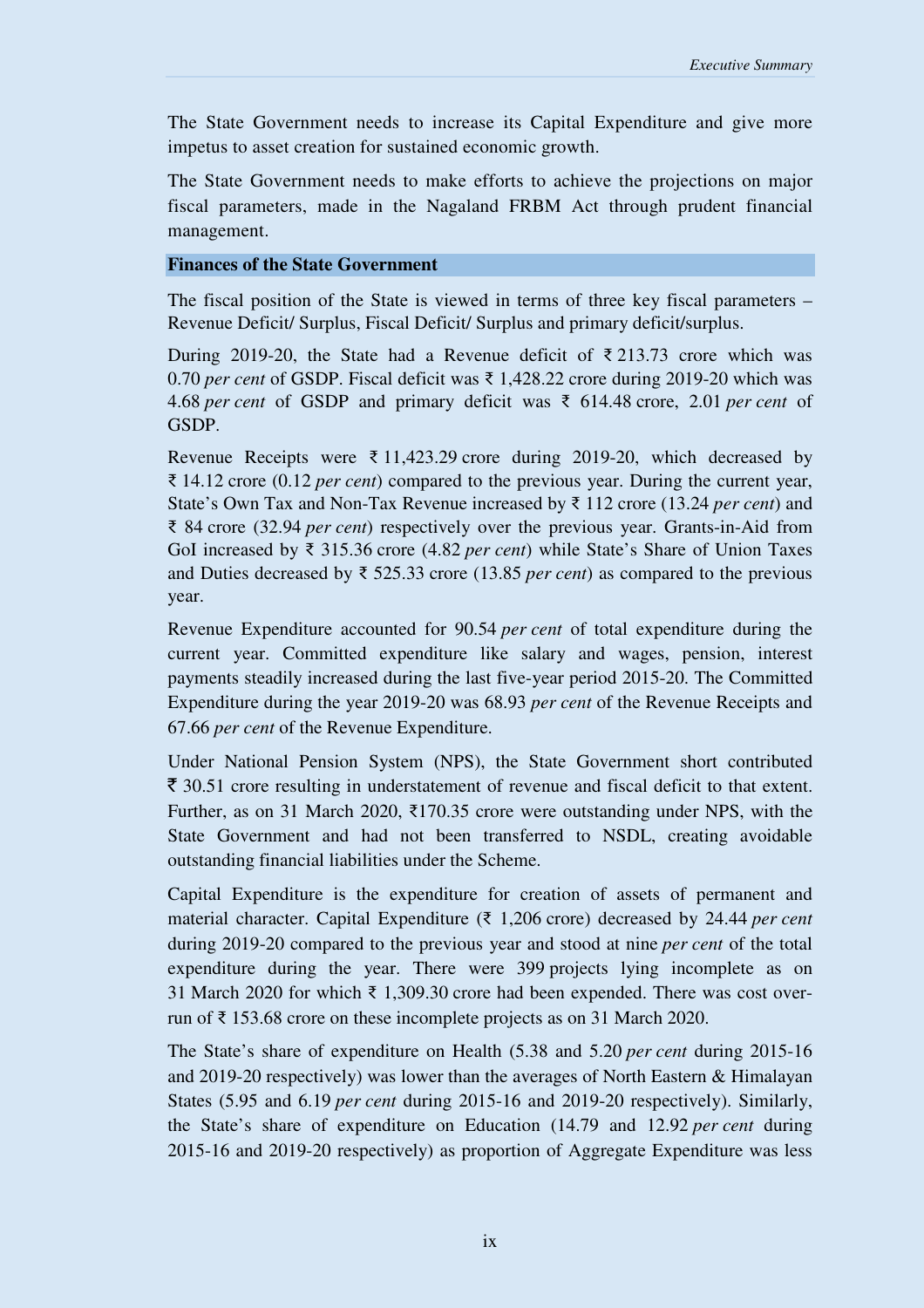than that of the averages of North Eastern & Himalayan States (18.32 and 17.42 *per cent* during 2015-16 and 2019-20 respectively).

As per Finance Accounts 2019-20, the State Government invested  $\bar{\zeta}$  One crore as equity in Government Company (Nagaland State Mineral Development Corporation, Limited). As on 31 March 2020, whereas the State Government made investment of ₹ 295.17 crore in Government Companies, Statutory Corporation, Co-operative Societies and Joint Stock Companies, the return on investments was a meagre ₹ 2.80 crore by way of dividends during the year.

The State had outstanding guarantees of  $\bar{\xi}$  174.96 crore as on 31 March 2020.

The outstanding Public Debt rapidly increased from  $\bar{\tau}$  6,736.24 crore (14.26 *per cent*) from 2015-16 to ₹ 9,118.09 crore (35.36 *per cent*) in 2019-20 whereas the Debt/GSDP ratio decreased from 34.50 *per cent* to 29.89 *per cent* during the same period. The outstanding Public Debt was ₹ 8,115.52 crore during 2018-19, which increased by ₹ 1,002.57 crore (12.35 *per cent*) compared to the previous year. About nine to ten *per cent* of the revenue receipts were used by the State for payment of interest on the outstanding Public Debt and the average rate of interest ranged between 6.15 *per cent* to 7.29 *per cent* during last five-years period from 2015-16 to 2019-20.

Maturity profile of outstanding stock of Public Debt as on 31 March 2020 indicates that out of Outstanding Public Debt of ₹ 9,118.09 crore, 47.25 *per cent* of debt needs to be repaid within seven years.

### **(Chapter 2)**

# **Recommendations**

The State Government needs to give greater focus on development expenditure by steadily increasing its Capital expenditure on identified infrastructure gaps in a planned manner with periodical review and monitoring mechanism at the highest level of administration.

The State Government would do well by increasing its expenditure on Health and Education to compare favourably with NE Region States.

To avoid possible future liabilities under NPS, the State Government needs to fulfil their obligation by releasing arrears of its contributions and transferring the outstanding funds already accumulated, to NSDL for management of the NPS.

The State Government may seriously review the functioning of the Corporations, Companies and Societies to ensure returns on their investments and consider either revival or closure of non-functional units, in a time bound manner.

The State Government may ensure that mobilised debt resources are used adequately for incurring capital expenditure for creation of assets. The increasing trends of Revenue Expenditure be corrected by identifying potential wasteful expenditure and adopting economy measures across departments. Own revenues need to be augmented to meet the interest on debt liabilities.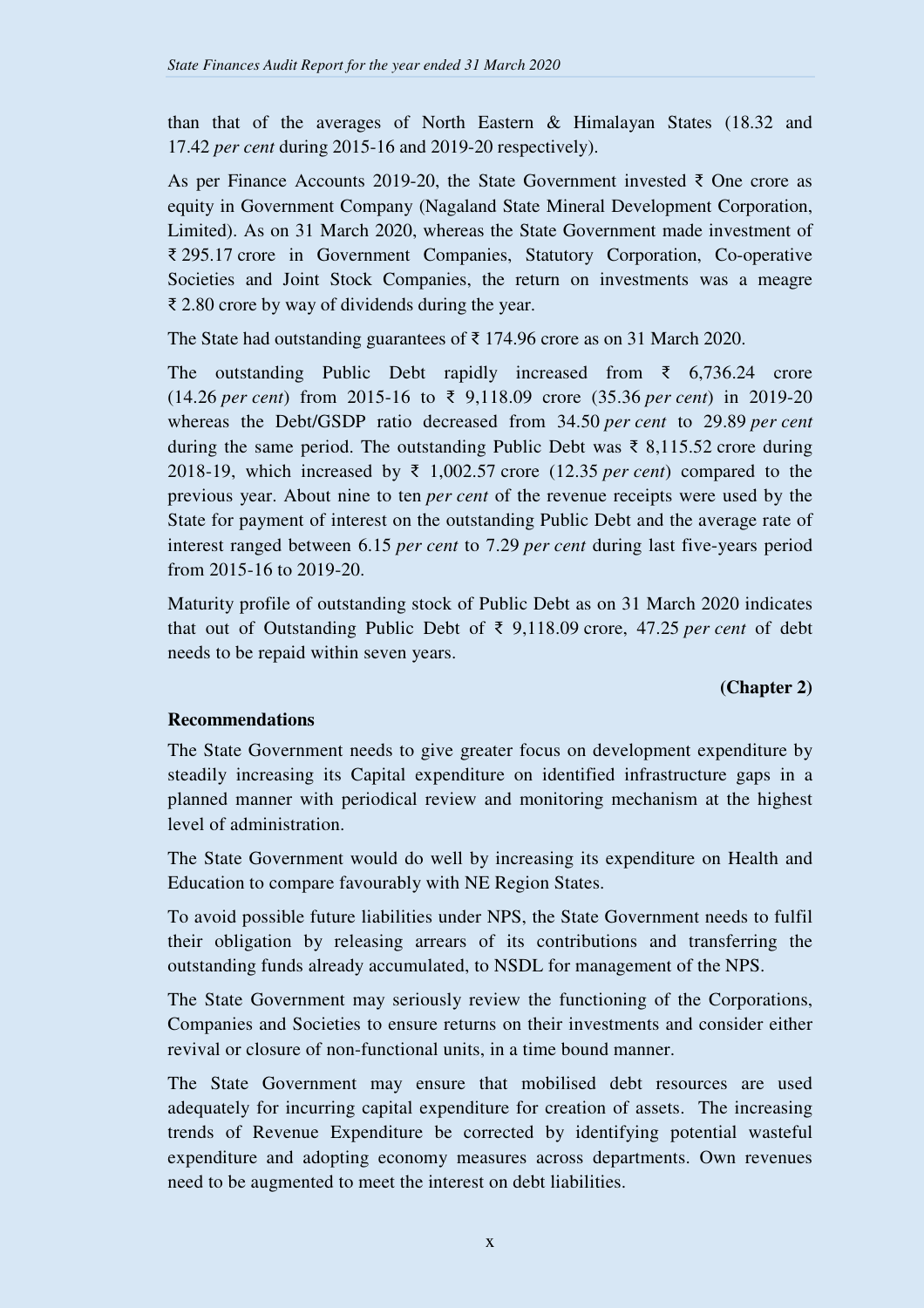#### **Budgetary Management**

During 2019-20, against the total budget approved by the State Legislature of ₹ 22,496.42 crore (Original: ₹ 18,026.11 crore *plus* Supplementary: ₹ 4,470.31 crore), Departments incurred an expenditure of  $\bar{\tau}$  19,733.64 crore, leaving a savings of ₹ 2,762.78 crore (12.28 *per cent* of the total budget). Moreover, Planning and Machinery Department (Grant No. 27) was not cautioned against persistent savings; nor were their budgets varied in accordance with their ability to absorb the allocations.

At the beginning of the year 2019-20, there was an outstanding excess expenditure of ₹ 723.70 crore under five Grants (pertaining to the year 2014-15 to 20118-19) which requires regularisation as per the Article 205 of the Constitution of India. Out of excess expenditure of ₹ 723.70 crore to be regularised, ₹ 204.64 crore was regularised, leaving a balance of  $\bar{\xi}$  519.06 crore during 2019-20. Further, there was an excess expenditure of  $\bar{\tau}$  197.95 crore during 2019-20 which also requires regularisation. During the year 2019-20, an expenditure of ₹ 37.26 crore was incurred without budget provision.

Supplementary Grants/ Appropriations were obtained without adequate justification, and funds were expended without budgetary provision. Despite flagging this issue every year over the last several years, the State Government had failed to take corrective measures in this regard.

### **(Chapter 3)**

#### **Recommendations**

The State Government may identify Departments with persistent savings and closely monitor them, so that funds are reallocated based on priorities.

Departments, which had incurred excess expenditure persistently should be identified to closely monitor their progressive expenditure and advised to seek supplementary grants/re-appropriations in time.

The Finance Department may provide supplementary grants only after proper scrutiny and realistic assessment of requirements of the concerned Departments, to avoid under or over spending by them.

Excess expenditure pending regularisation, may be regularised by obtaining legislative approval.

### **Quality of Accounts & Financial Reporting Practices**

During the year 2019-20, 91 grants involving ₹ 77.61 crore were provided to 20 Departments for which Utilisation Certificates (UCs) were due for submission during the year 2020-21. As on March 2020, there are 104 UCs worth  $\bar{\xi}$  378.59 crore which are due for submission for periods pertaining up to 2018-19. Pending UCs violate prescribed financial rules and directives, and reflects poor monitoring mechanism of the State Government. Moreover, high pendency of UCs is fraught with risk of misappropriation of funds. The State would also lose out on central funds for want of UCs not submitted.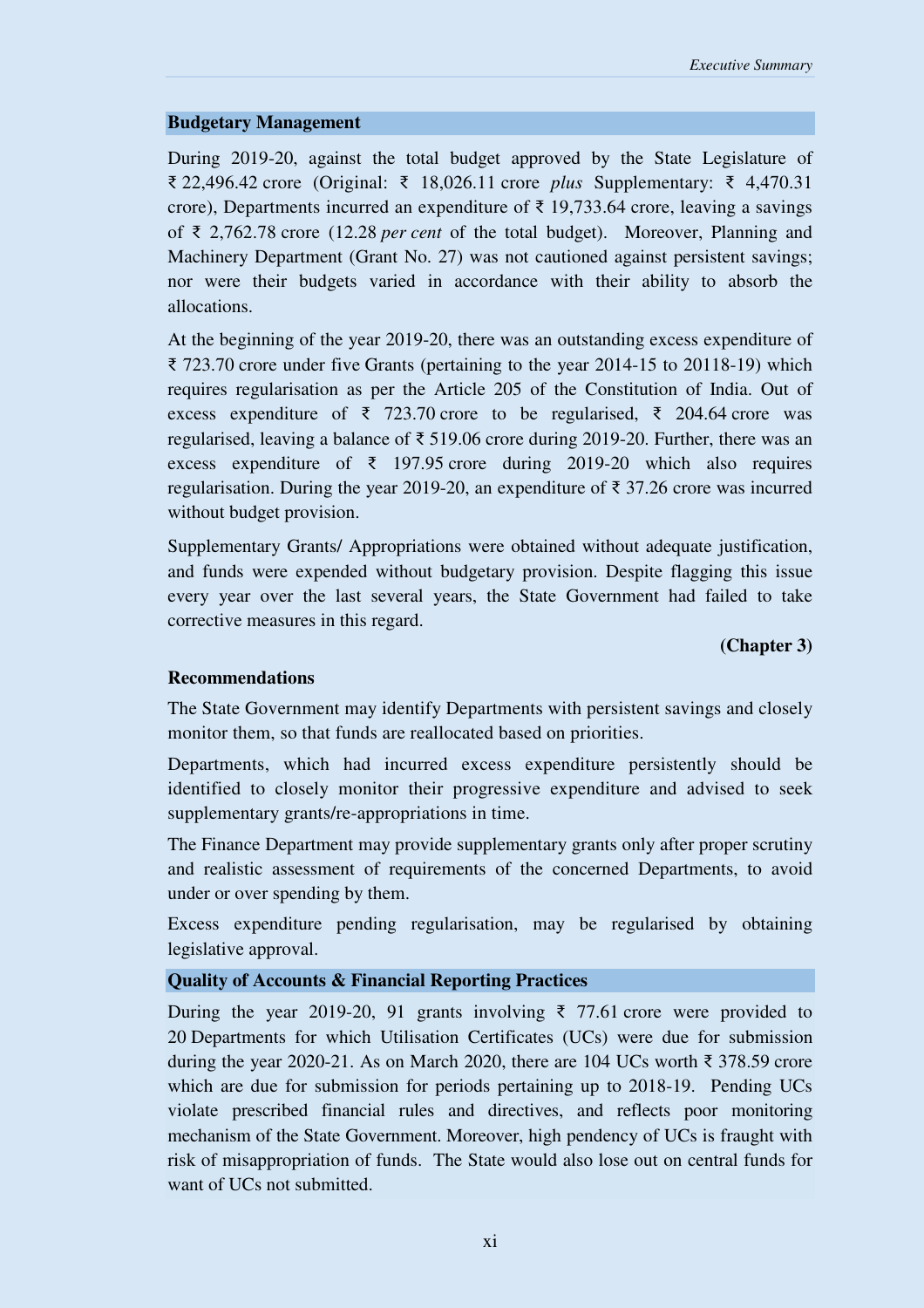There were 379 Abstract Contingent (AC) Bills involving ₹ 548.69 crore pending for adjustment by submission of Detailed Countersigned Contingent (DCC) Bills, as of March 2020. Out of these, 125 AC bills amounting to  $\bar{\tau}$  96.22 crore pertained to the year 2019-20. The non-adjustment of AC Bills is fraught with the risk of misappropriation and therefore, requires close monitoring by the respective DDOs for ensuring submission of Detailed Countersigned Contingent (DCC) bills. Further, there is no assurance that the expenditure of the State Government reflected in the Finance Accounts is correct or final due to non-receipt of DCC bills to that extent.

During the year, expenditure of ₹ 519.36 crore under 60 Revenue and Capital Major Heads, constituting about 4.04 *per cent* of total expenditure of ₹ 12,843.34 crore was booked under Minor head 800-Other Expenditure. Similarly, receipts of ₹ 381.77 crore under 47 Revenue Major Heads, constituting about 3.34 *per cent* of the total Revenue receipts of  $\bar{\tau}$  11,423.29 crore was booked under Minor Heads 800-Other Receipts under concerned Major Heads. Indiscriminate operation of omnibus Minor Head 800 – Other Expenditure affected transparency in financial reporting and obscured proper analysis of allocative priorities and quality of expenditure.

The State Government notified (August 2011) the enforcement of Levy and Collection of Cess for the purpose of the Building and Other Construction Workers (Regulation of Employment and Conditions of Service) Act, 1996. At the end of 2019-20, a total of 30,334 workers were registered with the Nagaland Building and Other Construction Workers' Welfare Board (NBOCWWB). The NBOCWWB received ₹ 23.46 crore during the year 2019-20 and expended ₹ 12.66 crore (Administrative expenses: ₹0.47 crore, Welfare schemes: ₹ 12.19 crore).

During the year 2019-20, Public Works Divisions were the major units that delayed the rendition of monthly accounts. Delayed rendering of accounts by the account rendering units/ authorities distorted the accurate depiction of monthly transactions of the State and impacted effective budgetary management.

A total of 165 Annual Accounts in respect of 22 Bodies/Authorities due up to 2019-20 had not been received as of December 2020 by the Principal Accountant General (Audit), although the Annual Accounts of these Bodies were due for submission every year.

### **(Chapter 4)**

# **Recommendations**

State Government may ensure timely submission of utilisation certificates by the recipients of grants and of DCC Bills within the prescribed timeline as required under the Rules.

The Finance Department should, in consultation with the Principal Accountant General (A&E), conduct a comprehensive review of all items presently appearing under minor head 800 and ensure that all such receipts and expenditure are in future booked under the appropriate detailed /object heads of account.

Finance Department should consider evolving a system to expedite the process of compilation and submission of annual accounts by autonomous bodies and